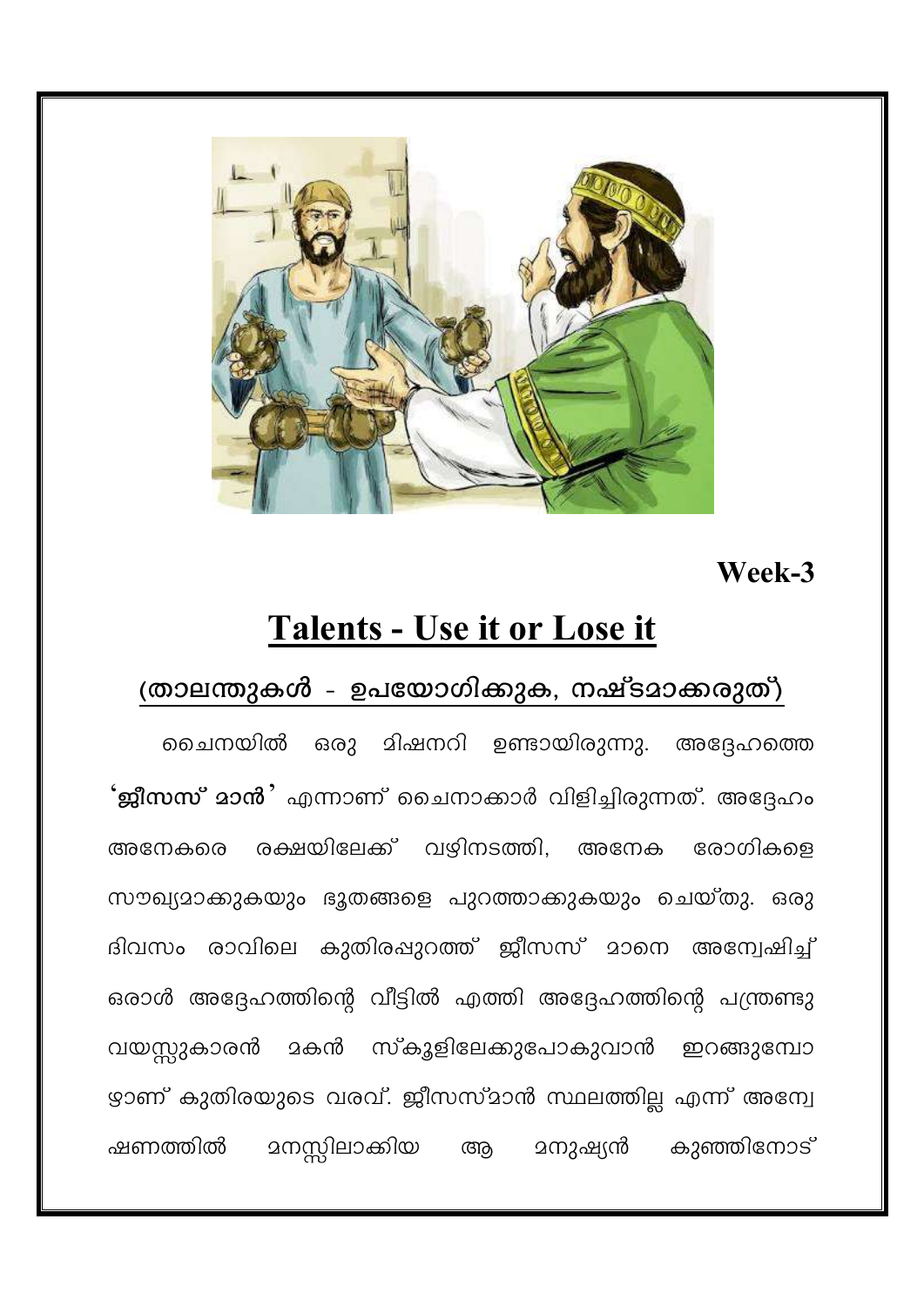തന്റെകുടെ വരാമോ എന്ന് ചോദിച്ചു. അദ്ദേഹത്തിന്റെ ഭാര്യ ഭൂത ബാധയാൽ പ്രയാസപ്പെടുന്നു എന്നു കേട്ട കുഞ്ഞ് ഒന്നും പറ യാതെ അദ്ദേഹത്തോടൊഷം പോകാൻ തയ്യാറായി. ഭുതബാധിത യായ സ്ത്രീയുടെ വീട്ടിലെത്തിയ കുട്ടി കുതിരഷുറത്തുനിന്നും ഇറ ങ്ങുന്നതു കണ്ടപ്പോൾ ഭൂതം ബാധിച്ച സ്ത്രീ വിളിച്ചുകൂവി ''ഇതാ കൊച്ചു ജീസസ് മാൻ'' വരുന്നു. (ദൈവമക്കളെ ഭൂതങ്ങൾ വേഗം കുട്ടി , സ്ത്രീയുടെ തിരിച്ചറിയുന്നു.)ആ അടുക്കൽ ചെന്ന് ഭൂതത്തെ യേശുവിന്റെ നാമത്തിൽ ശാസിച്ചു. ഭൂതം അലറിവിട്ടു പോയതിനാൽ സ്ത്രീ സ്വതന്ത്രയായിത്തീർന്നു.

സ്രഷ്ടാവാം ദൈവം തന്റെ സ്രഷ്ടികളായ മനുഷ്യന് വൈവിദ്ധ്യ മാർന്ന കഴിവുകൾ നൽകിയിട്ടുണ്ട്.

'Your Talent is God's Gift To You

What you Do with it is, Your Gift Back to God"

'Leo Buscaglia'

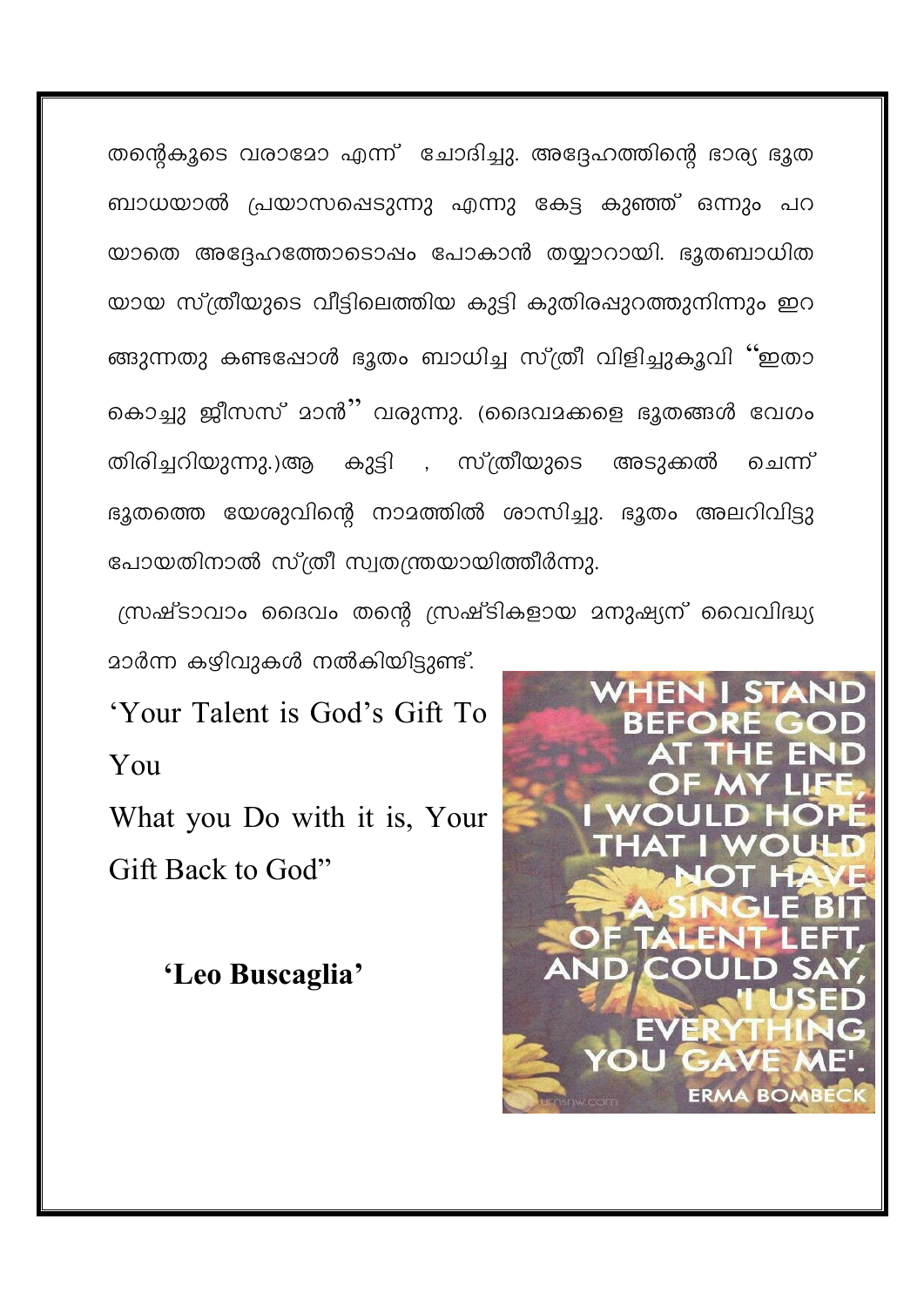#### താലന്തുകൾ ഉപയോഗിക്കുന്നതെന്തിന് ?

- 1. മറ്റുള്ളവരോട് നമുക്ക് ഉത്തരവാദിത്തമുള്ളതിനാൽ
- 2. നമ്മോടുതന്നെ നമുക്കൊരു ഉത്തരവാദിത്തമുള്ളതു കൊണ്ട്
- 3. നമ്മുടെ ജീവിതം പാഴാക്കികളയാതിരിക്കേണ്ടതിനാൽ

#### താലന്ത് എപ്രകാരം ഉപയോഗിക്കണം

'കൊച്ചു ജീസസ് മാൻ' എന്ന് വിളിച്ച കുട്ടി അവന് ദൈവം കൊടുത്ത കഴിവ് കണ്ടെത്തിയതുപോലെ നമ്മുടെ കഴിവുകൾ കണ്ടെത്തുക എന്നതാണ് നമ്മുടെ പ്രധാന ചുമതല. നമ്മുടെ സ്വന്ത താല്പര്യപ്രകാരം കുറേ പണം ഉണ്ടാക്കി കാലം കഴിക്കുന്ന വരായിത്തീരുന്നവരെയല്ല ദൈവത്തിനു വേണ്ടത്. ജീവിതവിരക്തി തോന്നുന്നവരെയും യഹോവയ്ക്ക് ആവശ്യമില്ല. ദൈവകൃപയുടെ നല്ല ഗൃഹവിചാരകന്മാരെയാണ് ദൈവം ഇഷ്ടപ്പെടുന്നത്. താലന്ത് കണ്ടെത്തിയവർ അത് ഒളിച്ചുവയ്ക്കരുത്. മത്താ:(5:16)ൽ വചനം പറയുന്നു 'മനുഷ്യർ നിങ്ങളുടെ നല്ല പ്രവർത്തികളെ കണ്ടു സ്വർഗ്ഗ സ്ഥനായ നിങ്ങളുടെ പിതാവിനെ മഹത്വപ്പെടുത്തേണ്ടതിന് നിങ്ങ ളുടെ വെളിച്ചം അവരുടെ മുമ്പിൽ പ്രകാശിക്കട്ടെ എന്ന് ഞാൻ എന്തു ചെയ്യും, എനിക്കു കഴിവില്ല എന്ന് സ്വയം തീരുമാനിച്ച് ദൈവം തന്ന കഴിവുകളെ നഷ്ടമാക്കുന്നവരാണ് പലരും. ദൈവം നമ്മെ വഴി നടത്തും എന്ന് വിശ്വസിക്കുക. 'ഞാൻ കൂടെയുണ്ട്' എന്ന് വാഗ്ദത്തം തന്നവൻ വിശ്വസ്തനാണ്.